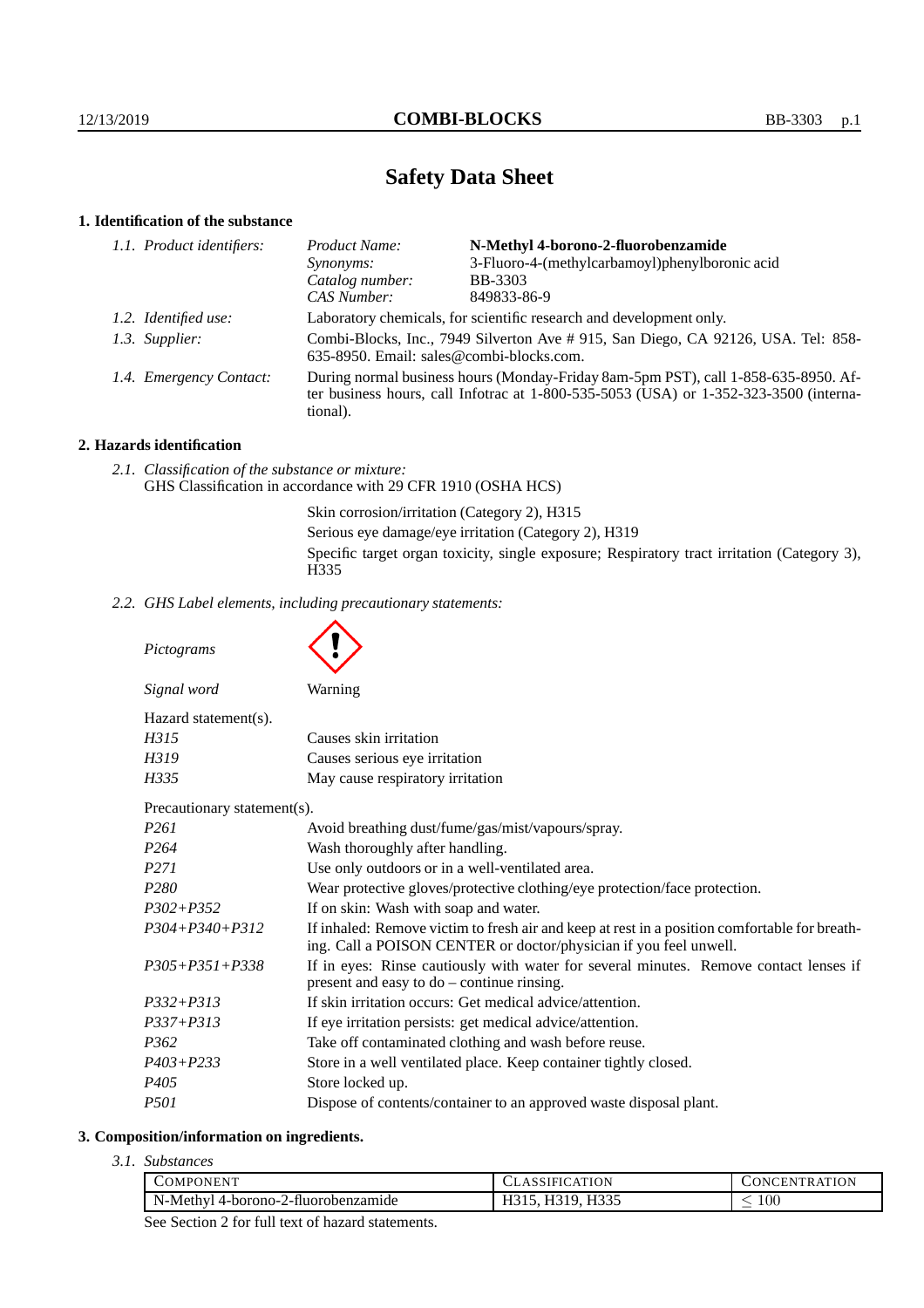### **4. First aid measures**

*4.1. Description of first aid measures.*

| General advice:          | Consult a physician. Show this safety data sheet to the doctor in attendance. Move out of<br>dangerous area.                                         |
|--------------------------|------------------------------------------------------------------------------------------------------------------------------------------------------|
| If inhaled:              | Remove victim to fresh air and keep at rest in a position comfortable for breathing. Call a<br>POISON CENTER or doctor/physician if you feel unwell. |
| In case of skin contact: | Wash with soap and water.                                                                                                                            |
| In case of eve contact:  | Rinse cautiously with water for several minutes. Remove contact lenses if present and<br>easy to $do$ – continue rinsing.                            |
| If swallowed:            | Wash out mouth with copious amounts of water for at least 15 minutes. Seek medical<br>attention.                                                     |

- *4.2. Most important symptoms and effects, both acute and delayed:* See Section 2.2 and/or in Section 11.
- *4.3. Indication of any immediate medical attention and special treatment needed:* No data.

#### **5. Fire fighting measures**

- *5.1. Extinguishing media:* Use dry sand, dry chemical or alcohol-resistant foam for extinction.
- *5.2. Special hazards arising from the substance or mixture:* Carbon monoxide, nitrogen oxides, hydrogen fluoride.
- *5.3. Advice for firefighters:* Wear self-contained breathing apparatus for firefighting if necessary.
- *5.4. Further information:* No data available.

#### **6. Accidental release measures**

- *6.1. Personal precautions, protective equipment and emergency procedures:* Ensure adequate ventilation. Use personal protective equipment.
- *6.2. Environmental precautions:* Should not be released into the environment. See Section 12 for additional ecological information.
- *6.3. Methods and materials for containment and cleaning up:* Sweep up or vacuum up spillage and collect in suitable container for disposal.
- *6.4. Reference to other sections:* Refer to protective measures listed in Sections 8 and 13.

#### **7. Handling and storage**

- *7.1. Precautions for safe handling:* Avoid contact with skin and eyes. Avoid inhalation of vapour or mist. Keep away from sources of ignition - No smoking. Take measures to prevent the build up of electrostatic charge. For precautions see section 2.2.
- *7.2. Conditions for safe storage, including any incompatibilities:* Keep container tightly closed in a dry and well-ventilated place. Containers which are opened must be carefully resealed and kept upright to prevent leakage.
- *7.3. Specific end use(s):* Laboratory chemicals, for scientific research and development only.

#### **8. Exposure Controls / Personal protection**

*8.1. Control parameters:*

*Components with workplace control parameters:* Contains no substances with occupational exposure limit values.

*8.2. Exposure controls:*

*Appropriate engineering controls:* Ensure that eyewash stations and safety showers are close to the workstation location. Ensure adequate ventilation, especially in confined areas. Use only under a chemical fume hood.

*Personal protective equipment:*

| Eye/face protection: | Wear appropriate protective eyeglasses or chemical safety goggles as described by OSHA's<br>eye and face protection regulations in 29 CFR 1910.133 or European Standard EN166.                                                                                                                                         |
|----------------------|------------------------------------------------------------------------------------------------------------------------------------------------------------------------------------------------------------------------------------------------------------------------------------------------------------------------|
| Skin protection:     | Handle with gloves. Gloves must be inspected prior to use. Use proper glove removal<br>technique (without touching glove's outer surface) to avoid skin contact with this product.<br>Dispose of contaminated gloves after use in accordance with applicable laws and good<br>laboratory practices. Wash and dry hands |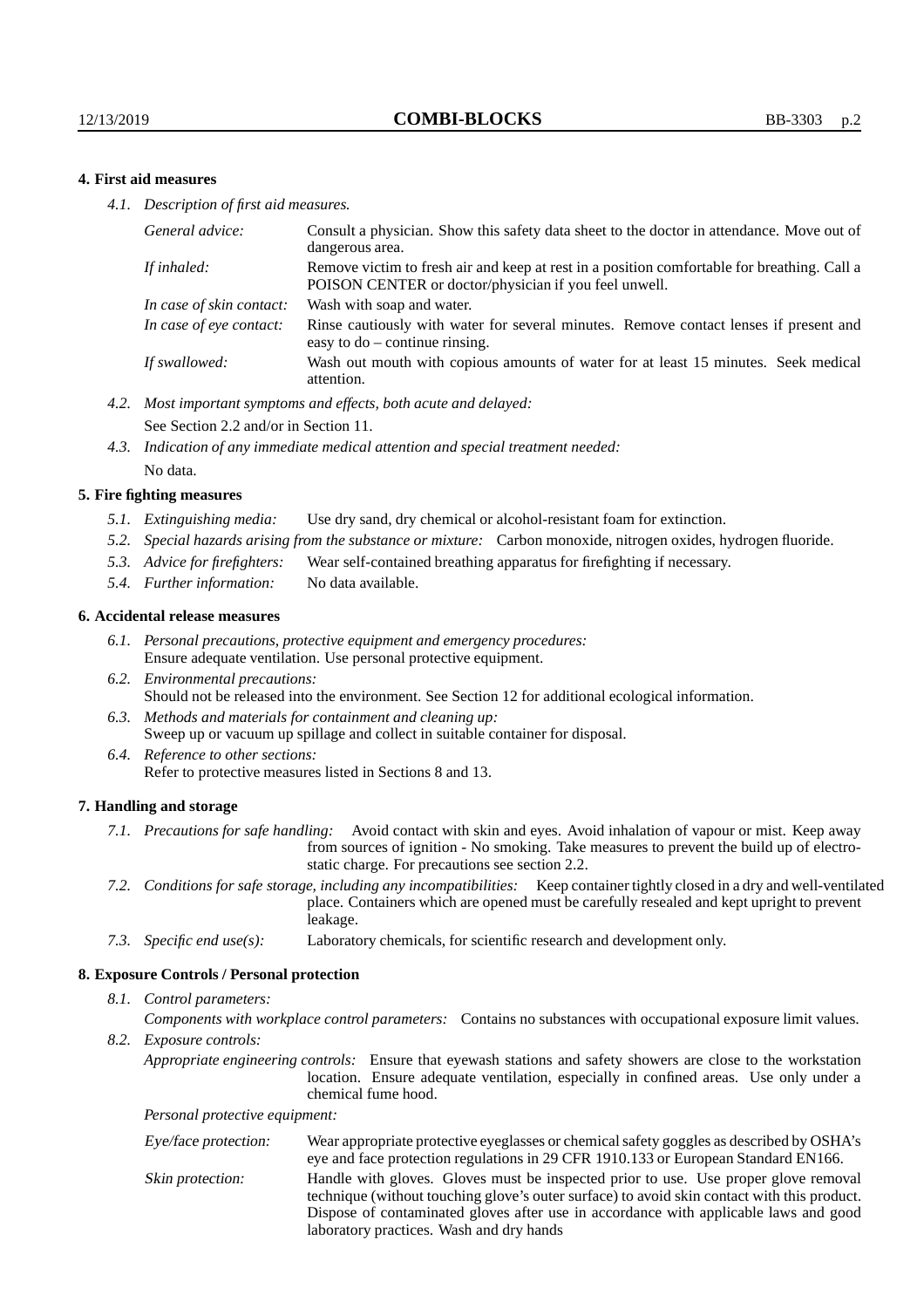| <b>Body Protection:</b> | Complete suit protecting against chemicals, Flame retardant antistatic protective clothing.                       |
|-------------------------|-------------------------------------------------------------------------------------------------------------------|
|                         | The type of protective equipment must be selected according to the concentration and                              |
|                         | amount of the dangerous substance at the specific workplace.                                                      |
| Respiratory protection: | No protective equipment is needed under normal use conditions.                                                    |
|                         | Control of environmental exposure: Prevent further leakage or spillage if safe to do so. Do not let product enter |
|                         | drains.                                                                                                           |

## **9. Physical and chemical properties**

*9.1. Information on basic physical and chemical properties*

| (a)                        | Appearance:                                   | Solid                |
|----------------------------|-----------------------------------------------|----------------------|
| (b)                        | Odour:                                        | No data              |
| (c)                        | Odour Threshold:                              | No data              |
| (d)                        | pH:                                           | No data              |
| (e)                        | Melting point/freezing point:                 | $170 - 190^{\circ}C$ |
| (f)                        | Initial boiling point and boiling range:      | No data              |
| (g)                        | Flash point:                                  | No data              |
| (h)                        | Evaporatoin rate:                             | No data              |
| (i)                        | Flammability (solid, gas):                    | No data              |
| (j)                        | Upper/lower flammability or explosive limits: | No data              |
| $\left( k\right)$          | Vapour pressure:                              | No data              |
| $\left( \mathrm{l}\right)$ | Vapour density:                               | No data              |
| (m)                        | Relative density:                             | No data              |
| (n)                        | Water solubility:                             | No data              |
| $\circ$                    | Partition coefficient: n-octanol/water:       | No data              |
| (p)                        | Auto-ignition:                                | No data              |
| (q)                        | Decomposition temperature:                    | No data              |
| (r)                        | Viscosity:                                    | No data              |
| (s)                        | Explosive properties:                         | No data              |
| (t)                        | Oxidizing properties:                         | No data              |

*9.2. Other safety information:*

| Formula          | $C_8H_9BFNO_3$ |
|------------------|----------------|
| Molecular weight | 197.0          |
| CAS Number       | 849833-86-9    |

## **10. Stability and reactivity**

- *10.1. Reactivity* No data
- *10.2. Chemical stability* Stable under recommended storage conditions.
- *10.3. Possibility of hazardous reactions* No data
- *10.4. Conditions to avoid*
- *10.5. Incompatible material* No data.
- *10.6. Hazardous decomposition products:*

Hazardous decomposition products formed under fire conditions: Carbon monoxide, nitrogen oxides, hydrogen fluoride.

| Other decomposition products: | No data        |
|-------------------------------|----------------|
| In the event of fire:         | See Section 5. |

## **11. Toxicological information**

*11.1 Information on toxicological effects*

| Acute toxicity:                    | No data available.                |
|------------------------------------|-----------------------------------|
| Skin irritation/corrosion:         | No data available.                |
| Eye damage/irritation:             | Causes serious eye irritation.    |
| Respiratory or skin sensitization: | May cause respiratory irritation. |
| Germ cell mutagenicity:            | No data available.                |
| Carcinogenicity:                   | No data available.                |